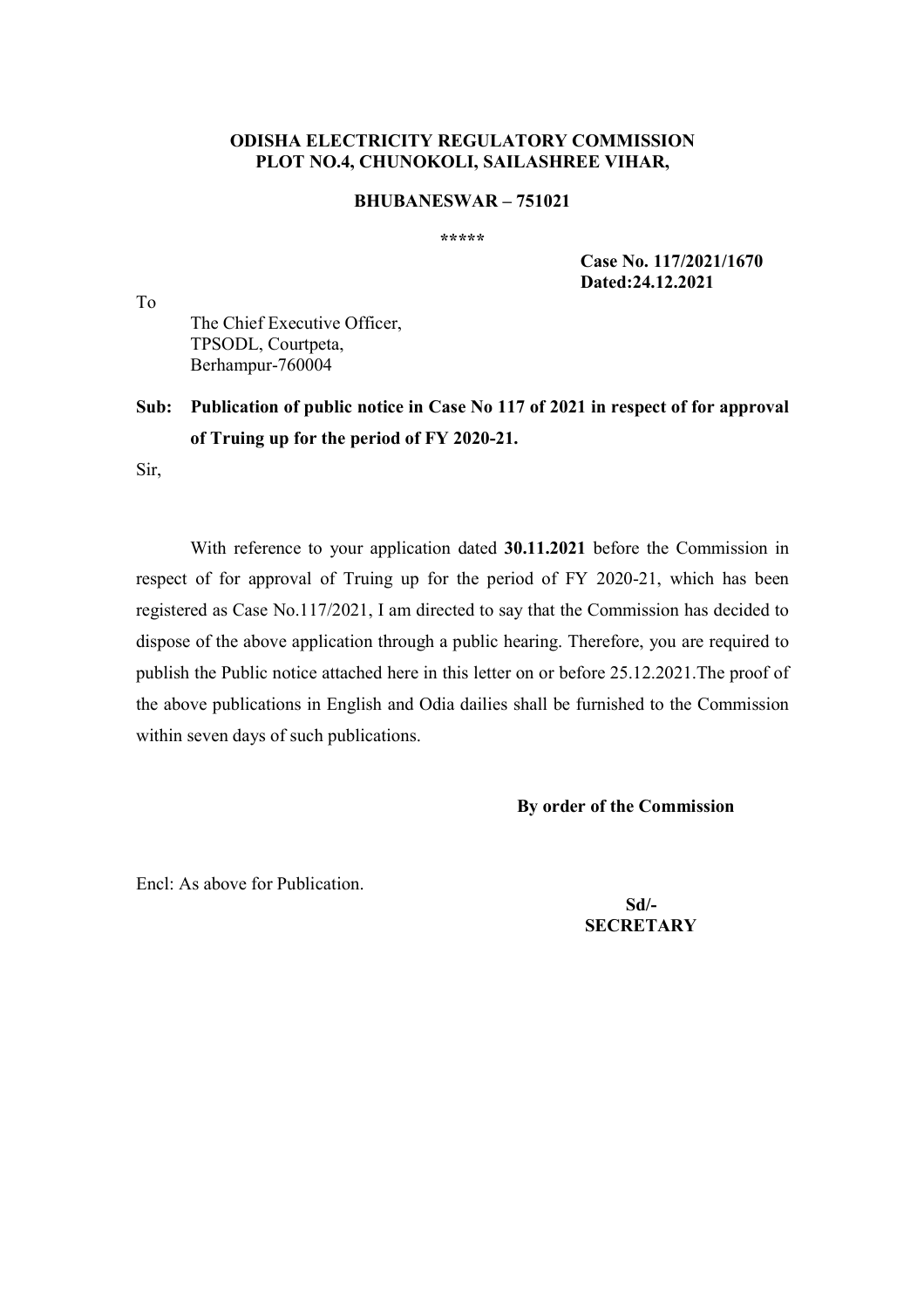#### **ODISHA ELECTRICITY REGULATORY COMMISSION PLOT NO.4, CHUNOKOLI, SAILASHREE VIHAR, BHUBANESWAR - 751021 \*\*\*\*\***

### **PUBLIC NOTICE**

#### **Case No. 117 of 2021**

# **Hearing of Application of TPSODL for approval of Truing up for the period of FY 2020-21.**

TPSODL has submitted its Application to the Odisha Electricity Regulatory Commission on 30.11.2021 for approval of Truing up for the period of FY 2020-21, which has been registered as **Case No.117/2021**. The application has been filed under Section 62 & 86 and other applicable provisions of the Electricity Act, 2003 read with OERC (Terms and Conditions for Determination of Wheeling Tariff and Retail Supply Tariff) Regulations, 2014 and OERC (Conduct of Business) Regulations, 2004. The Commission has decided to dispose of the case through a public hearing along with the ARR & RST application for FY 2022-23 of the applicant in **Case No.110 of 2021**.

The petition along with all Annexures submitted by M/s. TPSODL in this regard is available in TPSODL's website www.tpsouthernodisha.com as well as in Commission's website www.orierc.org.The Interested persons / organizations those who wants to participate in the above proceeding may file their objections/suggestions, if any, on the present petition of M/s. TPSODL by 17.01.2022 with a copy to TPSODL and TPSODL is directed to file its rejoinder to the objections/suggestions of the Respondents by 27.01.2022 with a copy to the Respondents. Those who are interested to participate in the public hearing through video conferencing should also indicate their e-mail address to the Commission at OERC e-mail (oerc.vc@gmail.com).

#### **By Order of the Commission**

**Dated: -.12.2021** 

## **Sd/- SECRETARY**

**N.B.:** The above public notice with list of Organizations/Persons whose objections/suggestions have been admitted by the Commission for hearing is also available in OERC website www.orierc.org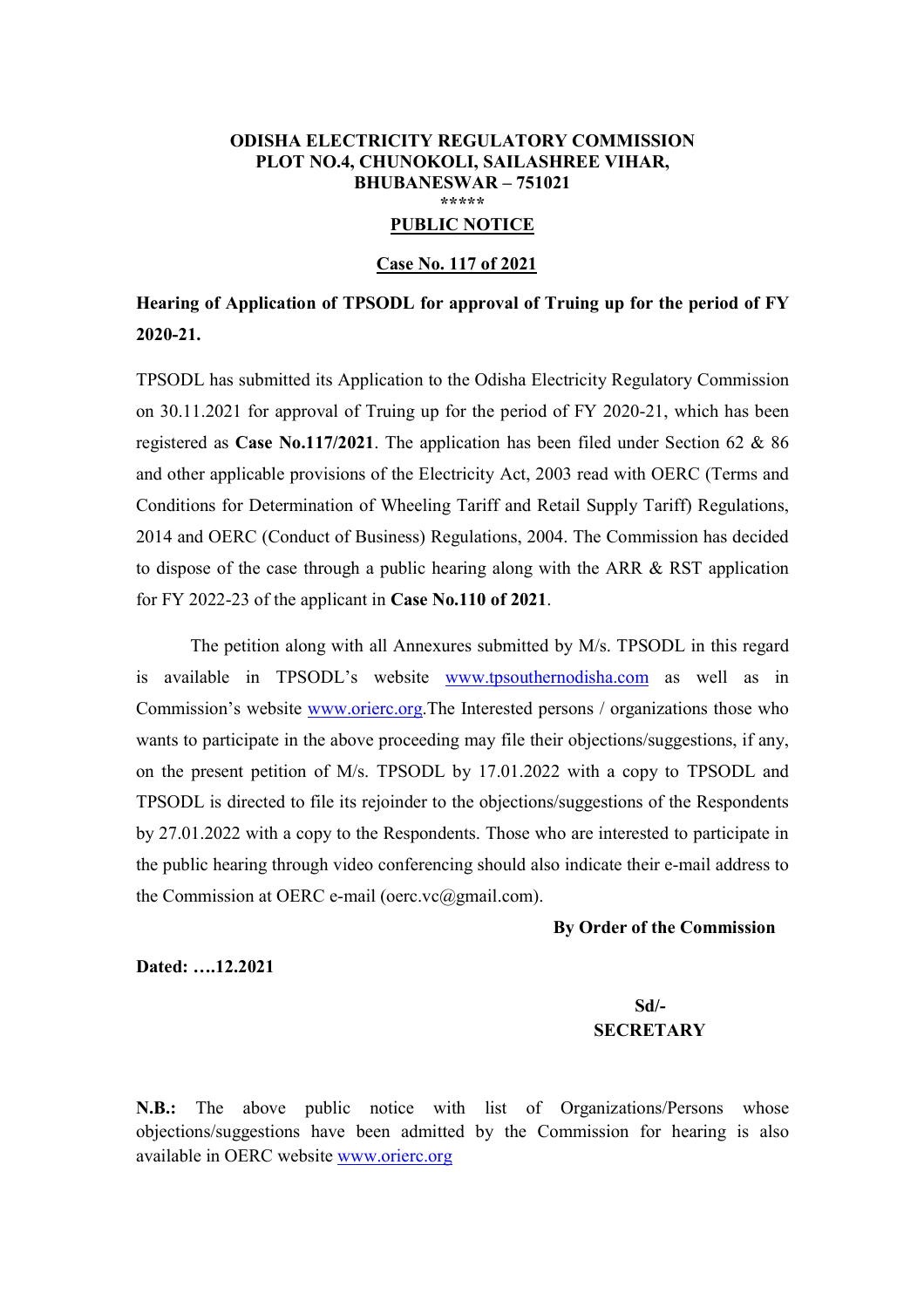### **BEFORE THE HON'BLE ODISHA ELECTRICITY REGULATORY COMMISSION BIDYUT NIYAMAK BHAWAN PLOT NO.4, CHUNOKOLI, SHAILASHREE VIHAR, CHANDRASEKHARPUR, BHUBANESWAR-751023**

**Case No. Of 2021** 

In the matter of: **Application of TPSODL for approval of Truing up for the period of FY20-21 Sections 62 & 86 of the Electricity Act, 2003 read with relevant provisions of OERC (Terms and Conditions for determination of Wheeling and Retail Supply Tariff) Regulations, 2014 and other related matters** 

AND

In the matter of:

| M/s. TPSODL                |   | $\sim$ $\sim$ | Applicant  |
|----------------------------|---|---------------|------------|
| VRS                        |   |               |            |
| <b>GRIDCO &amp; Others</b> | . |               | Respondent |

- 1. TPSODL has taken over the distribution business from erstwhile SOUTHCO utility w.e.f 1st Jan-21 as per terms of vesting order. TP Southern Odisha Distribution Limited (TPSODL) is a joint venture between Tata Power and the Government of Odisha with the majority stake being held by Tata Power Company (51%).
- 2. That, as per OERC (Terms and Conditions for determination of Wheeling and Retail Supply Tariff) Regulations, 2014  $\&$  as per vesting order dated 28<sup>th</sup> Dec-20, Distribution licensee has to submit Truing Up data for FY20-21.

That, as per Vesting order para  $57(c)$  " TPSODL shall include the estimated expense for each component of O&M expense in the Aggregate Revenue Requirement petition submitted to the Commission as per the Tariff Regulations. The Commission shall undertake a prudence check of the submission made by TPSODL before allowing the same in Aggregate Revenue Requirement. Provided that the actual expenses allowed shall be subject to true-up as per the Tariff Regulations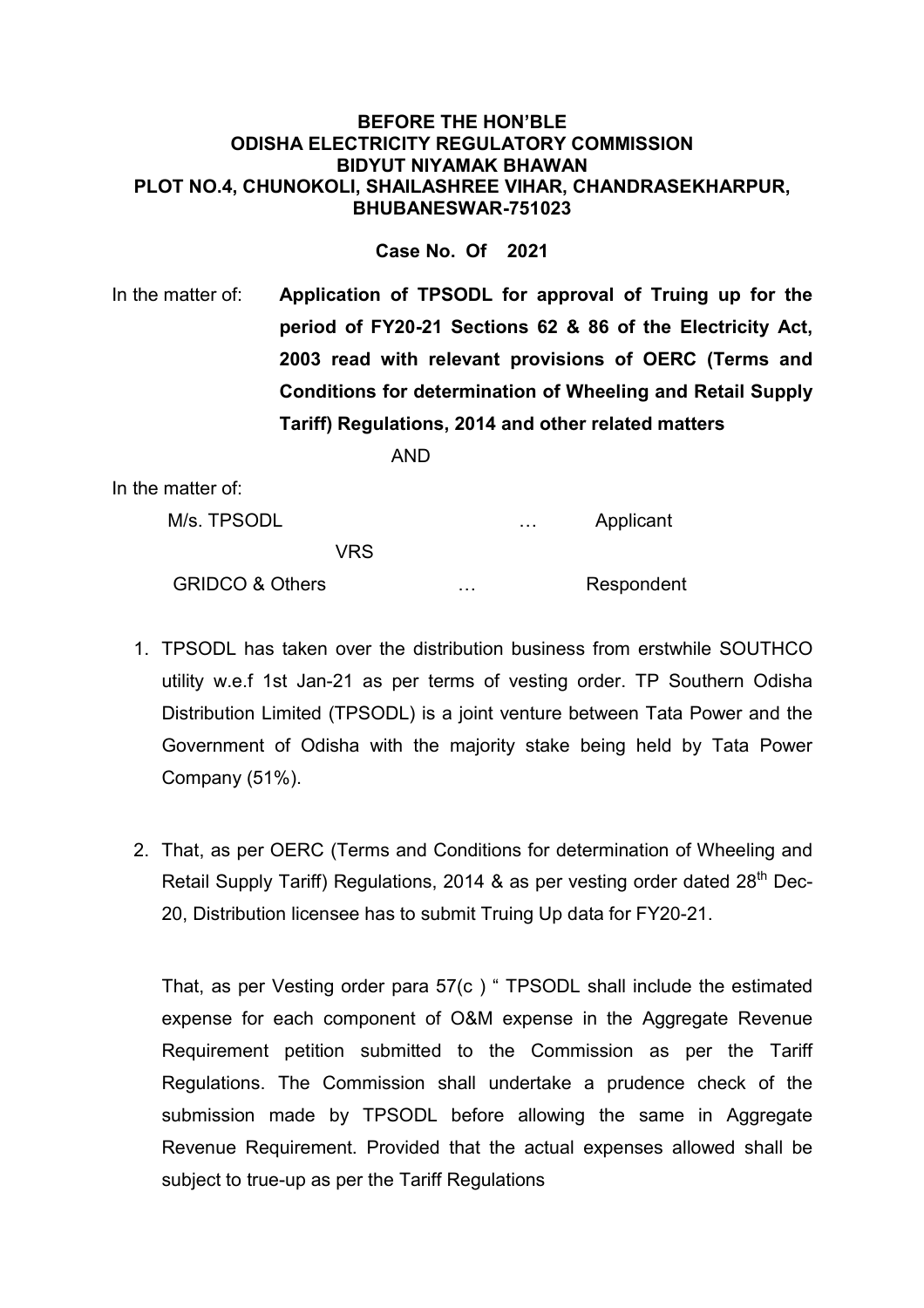The ARR estimate submitted by the Petitioner and correspondingly allowed by the Commission were based on estimated sales and estimated expenses for FY 2020-21 at the time of issuance of the Order. However, as the audited actual figures are available with the DISCOM in two part i.e. Apr-20 to Dec-20 (Erstwhile SOUTHCO) & Jan-21 to Mar-21 (TPSODL period After taking over from SOUTHCO) the Petitioner is submitting the true-up petition for FY 2020- 21 in accordance with the audited accounts for approval of Hon'ble Commission. (Audited accounts enclosed in (**ANNEXURE-1 & 2)**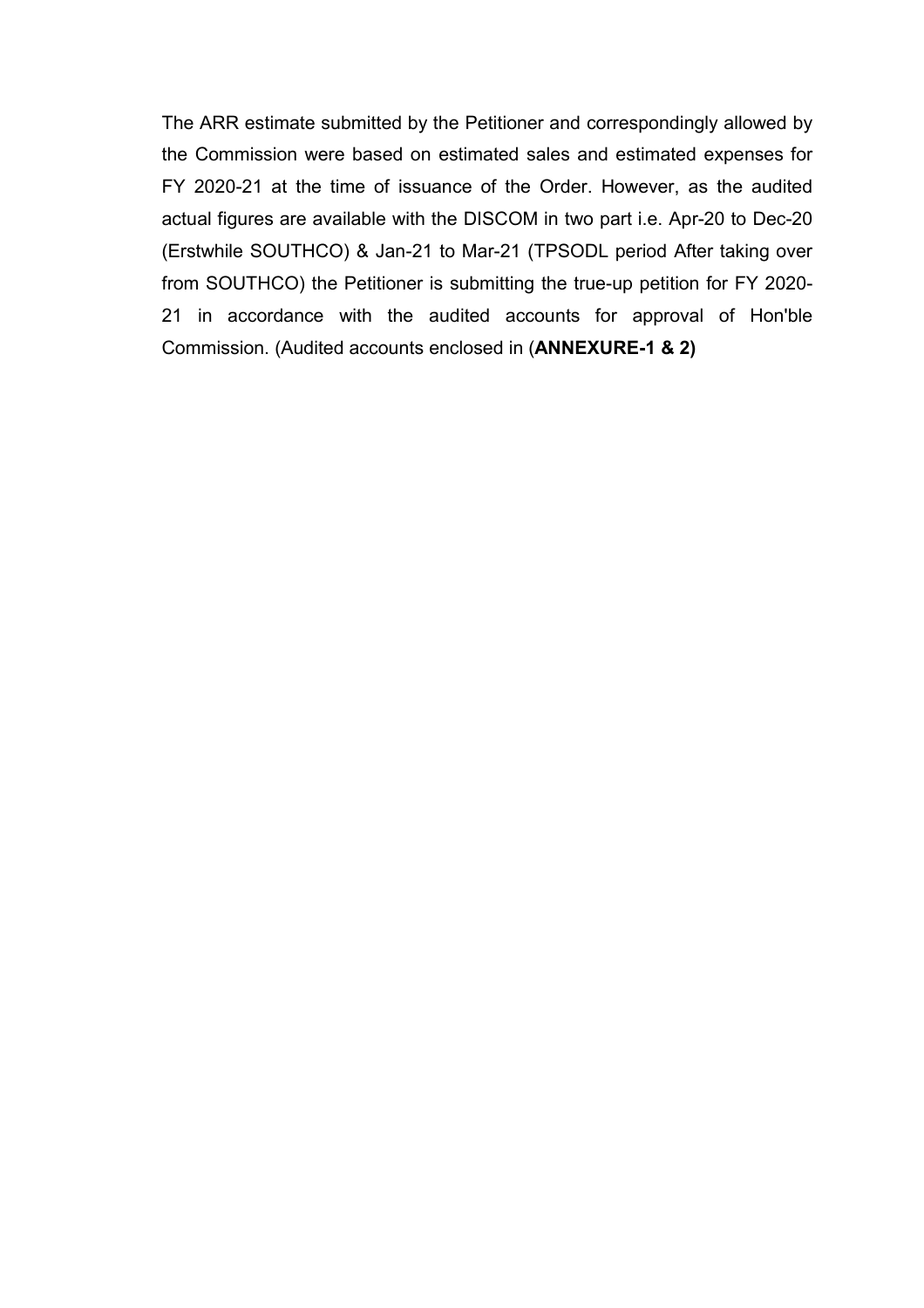| <b>Expenditure</b>                                      | <b>OERC</b><br><b>Approved</b><br>FY20-21 | <b>Southco</b><br><b>Utility</b><br><b>Period</b><br>$(Apr-20)$<br>Dec-<br>to<br>20)<br><b>Audited</b> | <b>TPSODL</b><br>period<br>(Jan21-<br>Mar-21)<br><b>Audited</b> | <b>FY</b><br>Total<br>$20 - 21$<br>(Audited) |
|---------------------------------------------------------|-------------------------------------------|--------------------------------------------------------------------------------------------------------|-----------------------------------------------------------------|----------------------------------------------|
|                                                         | A                                         | B                                                                                                      | $\mathbf C$                                                     | $D=B+C$                                      |
| <b>Cost of Power Purchase</b>                           | 776.39                                    | 519.95                                                                                                 | 182.64                                                          | 702.59                                       |
| <b>Transmission Cost</b>                                | 101.25                                    | 67.88                                                                                                  | 22.76                                                           | 90.64                                        |
| <b>SLDC Cost</b>                                        | 0.62                                      | 0.46                                                                                                   | 0.15                                                            | 0.61                                         |
| Total Power Purchase, Transmission & SLDC<br>Cost(A)    | 878.26                                    | 588.29                                                                                                 | 205.56                                                          | 793.84                                       |
| <b>Employee Cost</b>                                    | 370.88                                    | 254.05                                                                                                 | 120.60                                                          | 374.65                                       |
| Repair & Maintenance                                    | 45.96                                     | 4.92                                                                                                   | 1.47                                                            | 6.39                                         |
| <b>Administrative and General Expenses</b>              | 35.49                                     | 47.86                                                                                                  | 15.42                                                           | 63.28                                        |
| <b>Provision for Bad &amp; Doubtful Debts</b>           | 11.01                                     | 104.07                                                                                                 | 3.53                                                            | 107.60                                       |
| Depreciation                                            | 29.03                                     | 10.65                                                                                                  | 6.91                                                            | 17.56                                        |
| Interest Chargeable to Revenue                          | 25.48                                     | 46.28                                                                                                  |                                                                 | 55.26                                        |
| including Interest on S.D                               |                                           |                                                                                                        | 8.98                                                            |                                              |
| <b>Total Operation &amp; Maintenance and Other Cost</b> | 517.85                                    | 467.83                                                                                                 | 156.91                                                          | 624.74                                       |
| <b>Return on Equity</b>                                 | 6.03                                      | 6.04                                                                                                   | 10.69                                                           | 16.73                                        |
| <b>Total Distribution Cost</b>                          | 523.88                                    | 473.87                                                                                                 | 167.60                                                          | 641.47                                       |
| Less: Miscellaneous Receipt                             | 39.77                                     | 40.43                                                                                                  | 17.17                                                           | 57.60                                        |
| <b>Net Distribution Cost (B)</b>                        | 484.11                                    | 433.44                                                                                                 | 150.43                                                          | 583.87                                       |
| <b>Total Special Appropriation (C)</b>                  |                                           | 2.10                                                                                                   | 0.00                                                            | 2.10                                         |
| Total Revenue Requirement (A+B+C)                       | 1362.37                                   | 1022.30                                                                                                | 355.99                                                          | 1379.81                                      |
| <b>Expected Revenue (Full year</b>                      | 1372.94                                   | 956.86                                                                                                 | 355.38                                                          | 1312.24                                      |
| considering tariff revision from 01.10.2020             |                                           |                                                                                                        |                                                                 |                                              |
| Revenue GAP (+/-)                                       | 10.57                                     | $-65.44$                                                                                               | $-0.61$                                                         | $-67.57$                                     |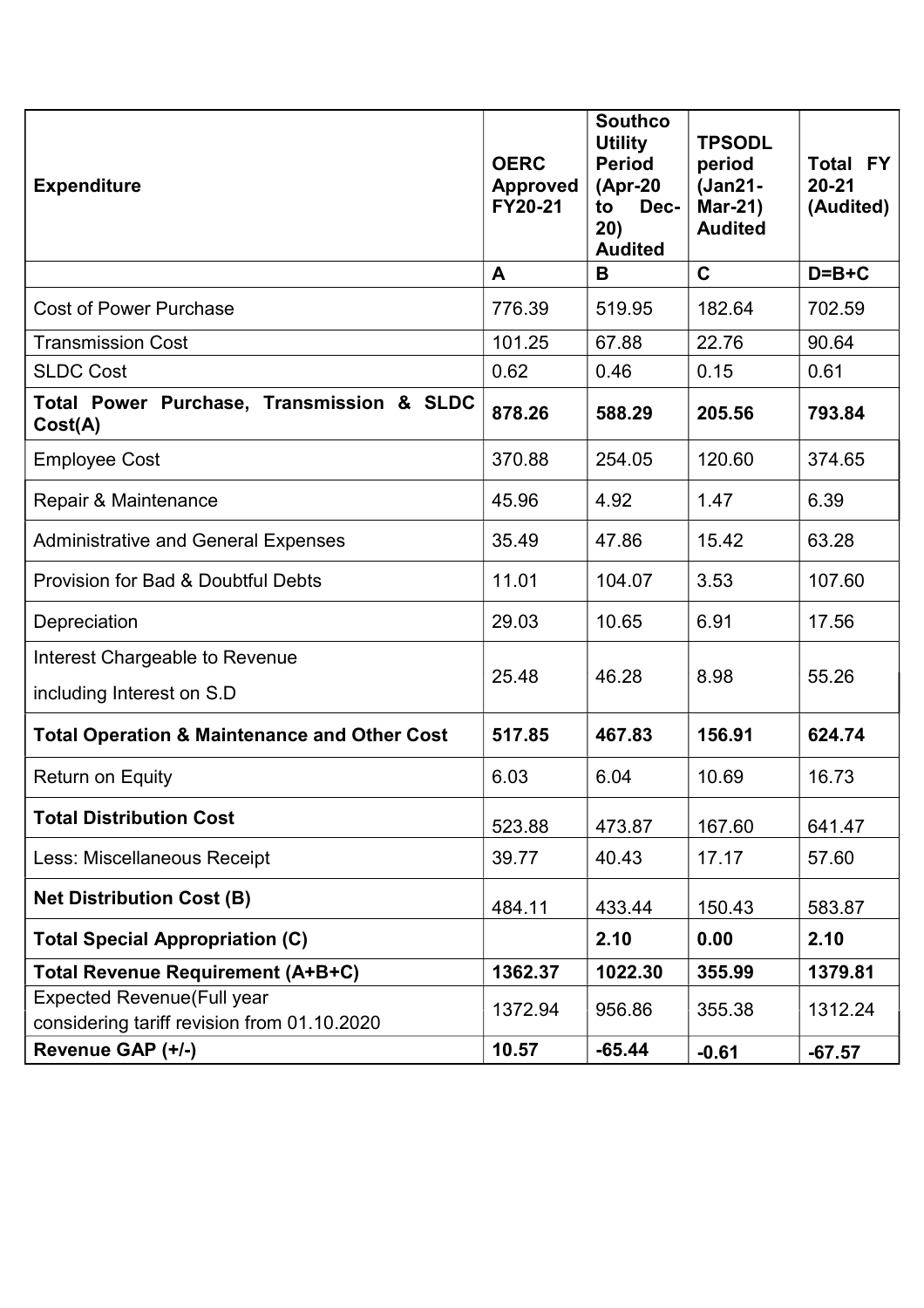| Particulars                              | <b>INPUT</b><br>(MU) | <b>BILLING</b><br>(MU) | <b>T&amp;D</b><br><b>LOSS</b><br>(%) | <b>BILLING</b><br>$ $ (Rs in Crs.) | <b>COLL</b><br>(Rs in<br>$Crs.$ ) | <b>COLL</b><br><b>EFFICIENCY</b><br>(%) | AT&CLO<br>(%) |
|------------------------------------------|----------------------|------------------------|--------------------------------------|------------------------------------|-----------------------------------|-----------------------------------------|---------------|
| Actual<br>2020-21                        | 3599.29 2768.95      |                        | 25%                                  | 1317.59                            | 1198.38                           | 91%                                     | 30%           |
| <b>OERC</b><br><b>TARGET</b><br>$FY'$ 21 | 4100                 | 3075.00                | 25%                                  | 1522.73                            | 1507.50                           | 99%                                     | 25.75%        |

## **Approved vs Actual performance of the licensee for FY 2020-21**

Truing Up table for FY20-21

- 1. The audited revenue requirement for FY 2020-21 as depicted in the above table is Rs.1379.81 Cr against the approved ARR of Rs. 1362.374 Cr, at the same time the revenue from sale of power is Rs.1312.24 crs against approved of Rs.1372.94 crs. Accordingly, the GAP is Rs(66.05) crs for the whole year.
- 2. The Petitioners would like to submit that, the Hon'ble Commission in its Tariff Order dated 22nd Apr-20 had determined the Energy requirement of 4100 MUs for erstwhile SOUTHCO for FY 2020-21 with power purchase cost of Rs.1.97 per unit . However, from Oct-20 onwards due to upward revision of BST the revised approved power purchase price has increased to Rs.2.07 P/U. accordingly, the approved power purchase cost became Rs 878.26 crs against earlier approval of Rs.855.17crs. In FY20-21 TPSODL total input was 3599.29 Mus. There was shortfall of 500.71Mus due to Covid-19 lockdown of Industries, commercial establishment till Sept-20. Therefore, during FY 2020- 21, the power purchase cost incurred (as per audited accounts) inclusive of BSP, transmission & SLDC charges was Rs. 793.84 Cr. which is lesser by Rs. 84.42 Cr than the cost approved by Hon'ble Commission.

With the above the petitioner request Hon'ble Commission to approve Rs. 793.84 towards the power purchase cost including transmission & SLDC charges & revenue from sale of power of Rs.1379.81Cr based on actual as per audited accounts.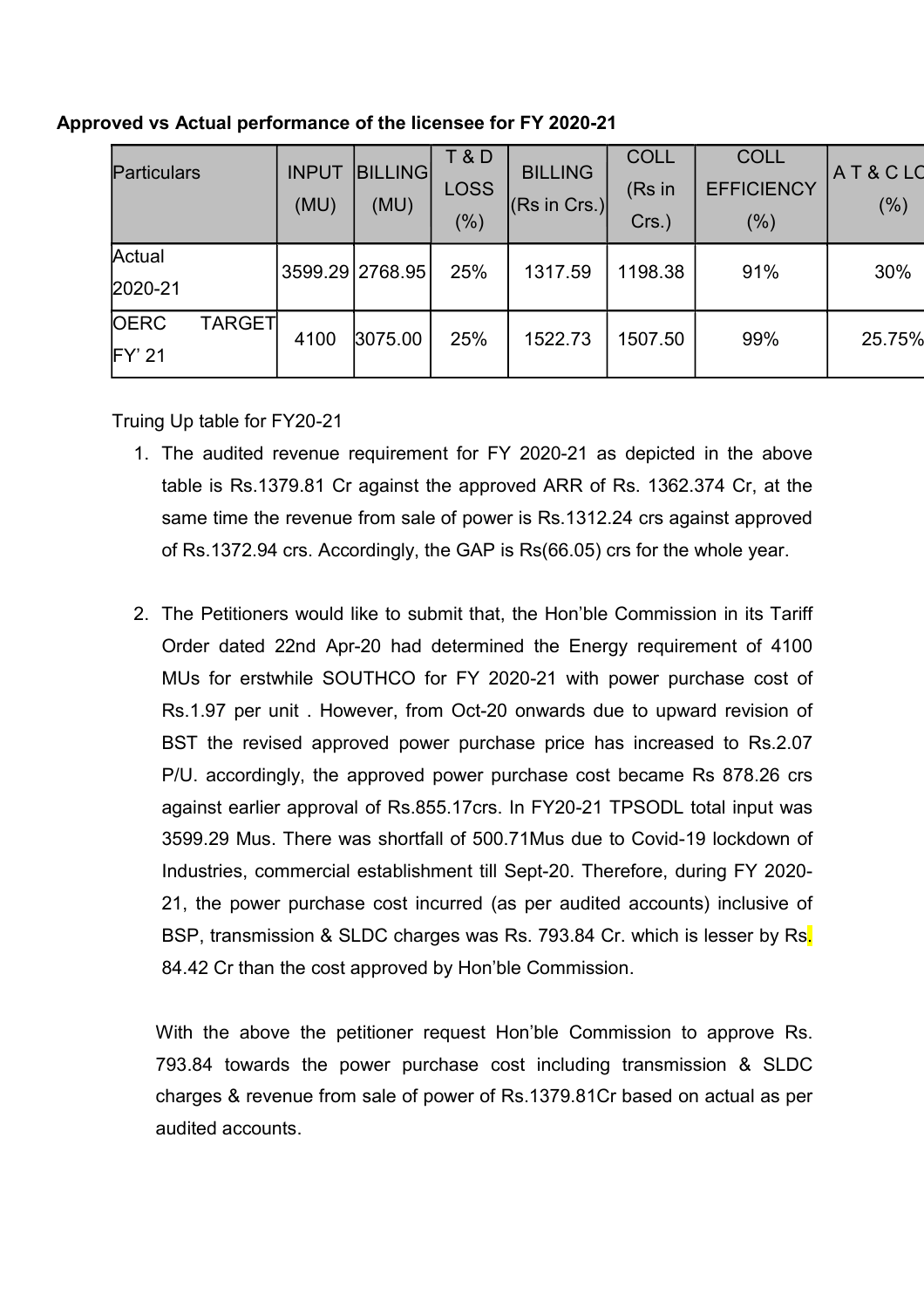3. Operation & maintenance Expenses: -

Hon'ble Commission, in its Tariff order for FY 2020-21, had approved net O&M Expenses to the extent of Rs. 517.63 Crs. for SOUTHCO utility which was based on the norms as provided in the Terms and Conditions of Tariff Regulation, 2014.

## **3(a) Employee Expenses**

For FY20-21, Hon'ble Commission has approved Rs.370.88 crs towards Employee cost against which audited employee cost is Rs.374.65Crs for SOUTHCO Utility for nine months period & TPSODL period for three months (Jan-21 to March-21).

The Employee Expenses of the Petitioner comprises of salaries, wages, Allowance, Staff Welfare Expenses, Terminal Benefits etc. As per actual audited accounts for first 9 month i.e, 01st April 20 to 31st Dec 20 (Erstwhile SOUTHCO ) the actual employee cost incurred was Rs.254.05crs & in the last 3-month period 01st Jan-21 to 31st Mar-21 (TPSODL) the actual employee cost was Rs. 120.60 Cr

The petitioner request Hon'ble Commission to approve Rs .374.65 Cr the Employee expenses based on actual expenditure incurred as per audited accounts is as under:

| <b>Expenditure</b>                                      | <b>OERC</b><br><b>Approved</b><br>FY20-21 | <b>SOUTHCO</b><br><b>Utility Period</b><br>(Apr-20 to Dec-<br>20) Audited | <b>TPSODL</b><br>period<br>(Jan21-Mar-<br>21) Audited | <b>Total FY</b><br>$20 - 21$<br>(Audited) |  |
|---------------------------------------------------------|-------------------------------------------|---------------------------------------------------------------------------|-------------------------------------------------------|-------------------------------------------|--|
| Basic Pay +GP                                           | 128.19                                    | 94.86                                                                     | 34.59                                                 | 129.45                                    |  |
| DA                                                      |                                           |                                                                           |                                                       |                                           |  |
| Reimbursement of<br>ΗR                                  | 14.30                                     | 11.42                                                                     | 3.24                                                  | 14.66                                     |  |
| <b>Other Allowance</b>                                  | 1.60                                      | 1.40                                                                      | 0.50                                                  | 1.90                                      |  |
| Arrear of 7th Pay<br>Commission of<br>regular employees | 6.19                                      |                                                                           |                                                       | 0.00                                      |  |
| <b>Bonus</b>                                            | 0.08                                      |                                                                           | 0.77                                                  | 0.77                                      |  |
| Outsource &<br>Contractual<br><b>Employee Cost</b>      | 77.94                                     | 36.10                                                                     | 13.34                                                 | 49.44                                     |  |
| <b>Total</b><br><b>Emoluments (1</b>                    | 228.30                                    | 143.78                                                                    | 52.45                                                 | 196.23                                    |  |

Component wise details are appended below:-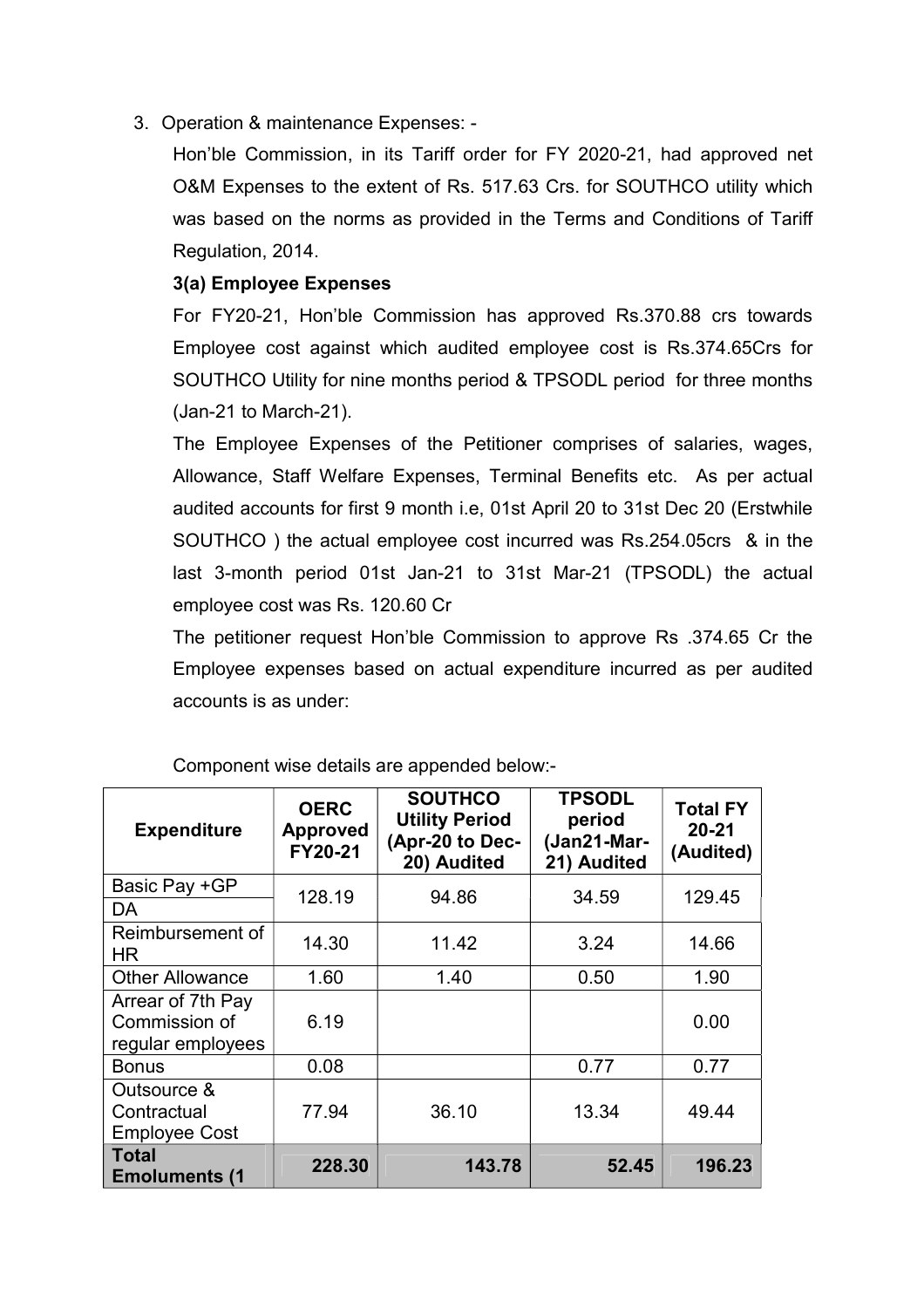| to $8)$                                                                                     |          |        |              |        |
|---------------------------------------------------------------------------------------------|----------|--------|--------------|--------|
| Med. Allowance                                                                              | 4.03     | 3.64   | 1.53         | 5.17   |
| <b>Leave Travel</b><br>Concession                                                           | 0.15     | 0.00   | 0            | 0.00   |
| Honorarium                                                                                  | 0.02     | 0.01   |              | 0.01   |
| Payment under<br>Workmen<br><b>Compensation Act</b>                                         | 0.29     |        |              | 0.00   |
| <b>Expenses towards</b><br>uniform to<br>employees                                          | $\Omega$ |        |              | 0.00   |
| Ex-gratia                                                                                   |          |        | 0.40         | 0.40   |
| <b>Other Staff Costs</b>                                                                    | 0.35     | 0.32   | 0.93         | 1.25   |
| <b>Total Other Staff</b><br><b>Costs (10 to 16)</b>                                         | 4.84     | 3.98   | 2.86         | 6.84   |
| <b>Staff Welfare</b><br><b>Expenses</b>                                                     | 4.04     | 0.37   | 2.30         | 2.67   |
| <b>Terminal Benefits</b><br>(Pension +<br>Gratuity + Leave +<br>PF + commuted +<br>NPS/CPS) | 134.9    | 110.58 | 62.99        | 173.57 |
| Total (9 + 17 +18<br>$+19)$                                                                 | 372.08   | 258.70 | 120.61       | 379.30 |
| Less: Empl. Cost<br>capitalised                                                             | 1.2      | 4.65   | $\mathbf{0}$ | 4.65   |
| <b>Total Employees</b><br><b>Cost</b>                                                       | 370.88   | 254.05 | 120.61       | 374.65 |

The major reason of difference with Hon'ble Commission is on account of Terminal dues which were approved as Rs. 134.90 Crs however as per audited accounts of TPSODL it is Rs.173.57Crs.

## **3 (b) R&M Expenses**

For FY20-21, Hon'ble Commission has approved R&M cost of Rs. 45.96 Cr towards R&M Cost against which actual cost incurred is only Rs.6.39 Cr.

Further, as per approved carve out balance sheet dt  $26<sup>th</sup>$  Nov-21 assets transferred to TPSODL is 1000 Crs which is in addition to Asset created under government approved schemes for approximately Rs. 2400 Cr as on as envisaged from the reconciliation between OPTCL & DISCOMs. Company is required to operate & maintain the above assets to ensure reliable & uninterrupted power supply its consumers.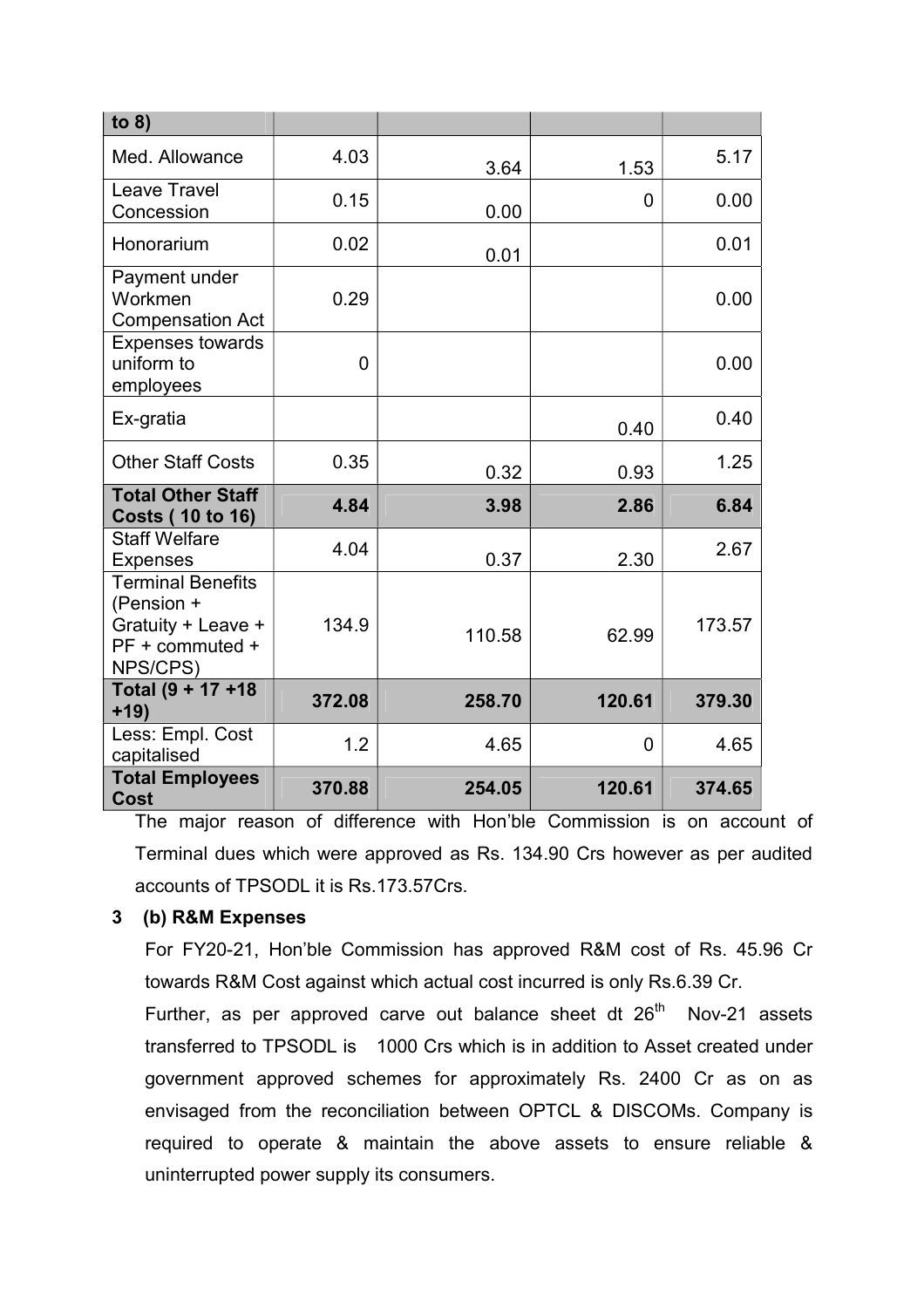The petitioner request Hon'ble Commission to approved Rs. 45.26 Cr towards R&M expenses in this true up petition which was approved in RST order FY20- 21**.** 

# **3( c ) A&G Expenses**

For FY20-21, Hon'ble Commission has approved A&G cost of Rs. 35.49 Cr against which audited figure is Rs.63.28 crs. The details expenses towards A&G is given below

| Sr. No.               | Particulars                             | <b>Expenses incurred</b><br>during Apr-20 to Dec- during Jan-21 to Mar-<br>20 | <b>Expenses</b> incurred<br>21 | <b>Total Expenses</b><br>considered for true<br>up FY 20-21 |
|-----------------------|-----------------------------------------|-------------------------------------------------------------------------------|--------------------------------|-------------------------------------------------------------|
| $\mathbf{1}$          | Property related expenses               | 1.94                                                                          | 0.04                           | 1.98                                                        |
| $\mathfrak{D}$        | Communication                           | 0.52                                                                          | 0.14                           | 0.67                                                        |
| 3                     | Professional Charges                    | 0.45                                                                          | 0.26                           | 0.71                                                        |
| $\overline{4}$        | Conveyance & travelling                 | 8.96                                                                          | 3.25                           | 12.21                                                       |
| 5                     | Material related & office expenses      | 0.38                                                                          |                                | 0.38                                                        |
| 6                     | Other Administrative Expenses           | 16.49                                                                         | 2.93                           | 19.42                                                       |
| 7                     | Insurance Premium                       | 0.33                                                                          |                                | 0.33                                                        |
| 8                     | <b>Electricity Consumption expenses</b> | 1.13                                                                          | 0.81                           | 1.94                                                        |
| 9                     | Advertising & Marketing Expenses        | 0.28                                                                          | 0.14                           | 0.41                                                        |
| 10                    | Consultancy & Legal charges             | 5.53                                                                          | 4.76                           | 10.29                                                       |
| 11                    | Other Expenses                          | 11.80                                                                         | 3.13                           | 14.93                                                       |
| <b>Total Expenses</b> |                                         | 47.83                                                                         | 15.45                          | 63.28                                                       |

The petitioner request Hon'ble Commission to approve Rs. 63.28 Cr under A&G expenses based on actual expenditure incurred as per audited balance.

# 4. **Depreciation**: -

For FY20-21, Hon'ble Commission was approved Depreciation of Rs. 29.03 Cr however, the actual depreciation is Rs.17.56 Cr .

In audited balance sheet, depreciation amounting to Rs. 32.56 Cr towards service line contribution, subsidy & grants govt funded projects has been adjusted & balance of Rs.10.65 Cr disclosed in in 9 months accounts. The actual depreciation during TPSODL period is Rs.6.91 crs.

For truing up purpose, the petitioner request Hon'ble Commission to approve Rs17.56 Cr depreciation expenses based on actual assets capitalized as per audited balance sheet.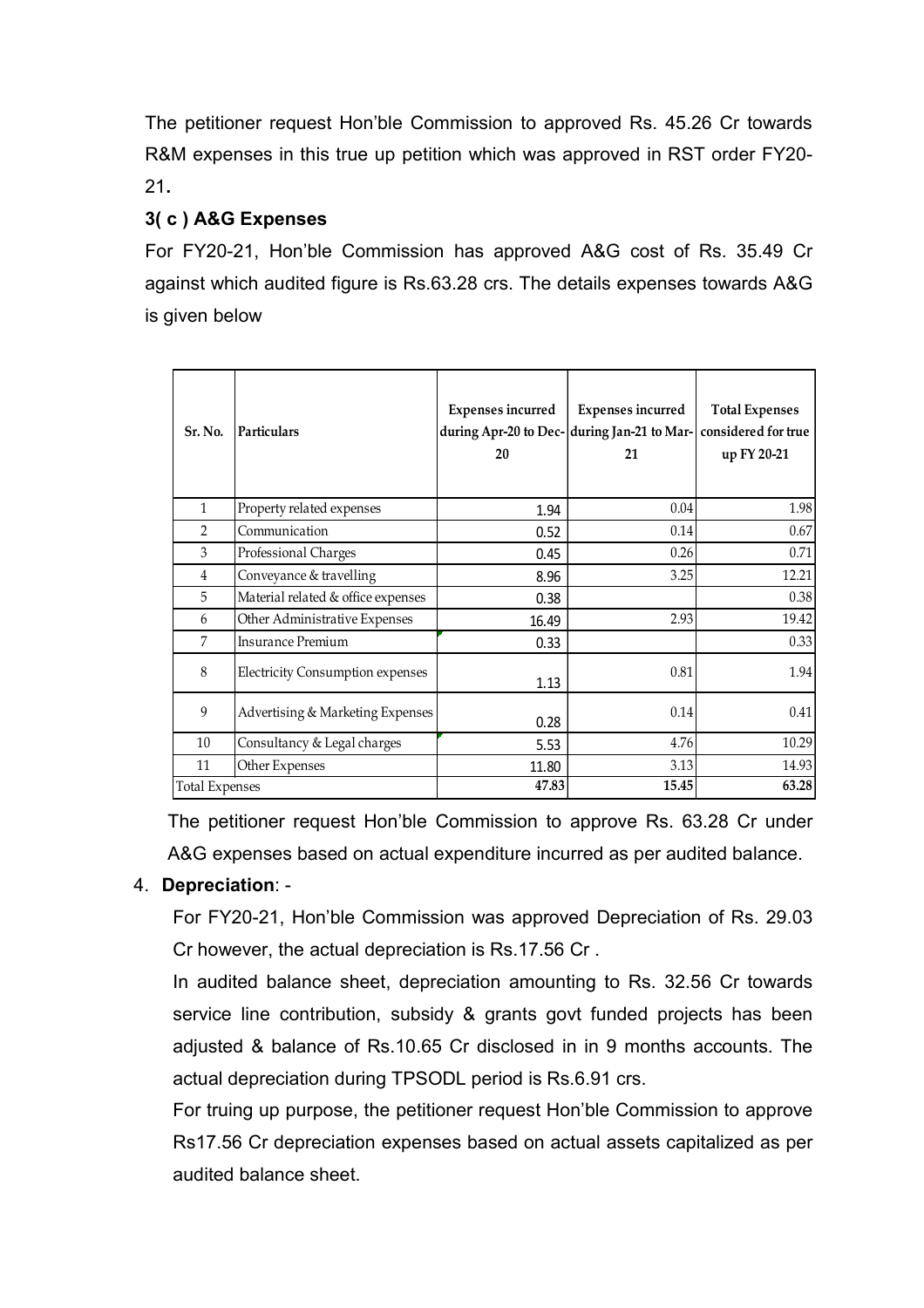## 5. **Provision for Bad & Doubtful Debts**: -

For FY20-21. Hon'ble Commission has allowed Rs. 11.01 Cr towards provision for bad & doubtful debts. As per audited balance sheet doubtful debt is Rs. 107.60 Cr.

Company has proved Rs 107.40Crs towards bad & doubtful debt for nine months period based on the following

During the FY 2020-21(upto Dec-2020) the Utility has provided bad and doubtful debts amounting to Rs.104.07 crore including bad debts written off after adjustment of security deposits as follows:

- I. In respect of HT / EHT Category of consumers, analysis has been carried out on case-to-case basis and the amount towards doubtful of recovery has been fully provided for in the accounts.
- II. The amount receivable from the Non-Govt. permanently disconnected consumers as on 30.09.2020 has also been fully provided for.
- III. In respect of Non-Govt. LT category of consumers, the arrears appearing as on 30.09.2020 after adjusting the collection made up to 31.03.2021 have been fully provided for.

Further Company has provided one percent of revenue i.e. Rs 3.53Crs towards bad and doubtful debts for the remaining three months period

## 6. **Interest Cost**:-

For FY20-21, Hon'ble Commission has approved Interest Cost of Rs. 25.78 Cr & interest Cost incurred is Rs.55.26 Cr cost.

The petitioner request Hon'ble Commission to allow Rs. 55.26 Cr towards Interest Cost based on actual as per audited balance sheet. The increase in interest cost on account of timely payment against the power purchase bill, monthly installment payment as per vesting order and also long pending terminal benefits to employees.

7. **Return on Equity**: -The equity capital as per Dec-20 accounts is Rs.37.66 crs, so ROE is Rs.6.04 Crs for nine months period. However, as equity investment in TPSODL as on 1st January 21 is 200Crs , RoE for remaining three months period is 10.69Crs. Further it is submitted that RoE has ben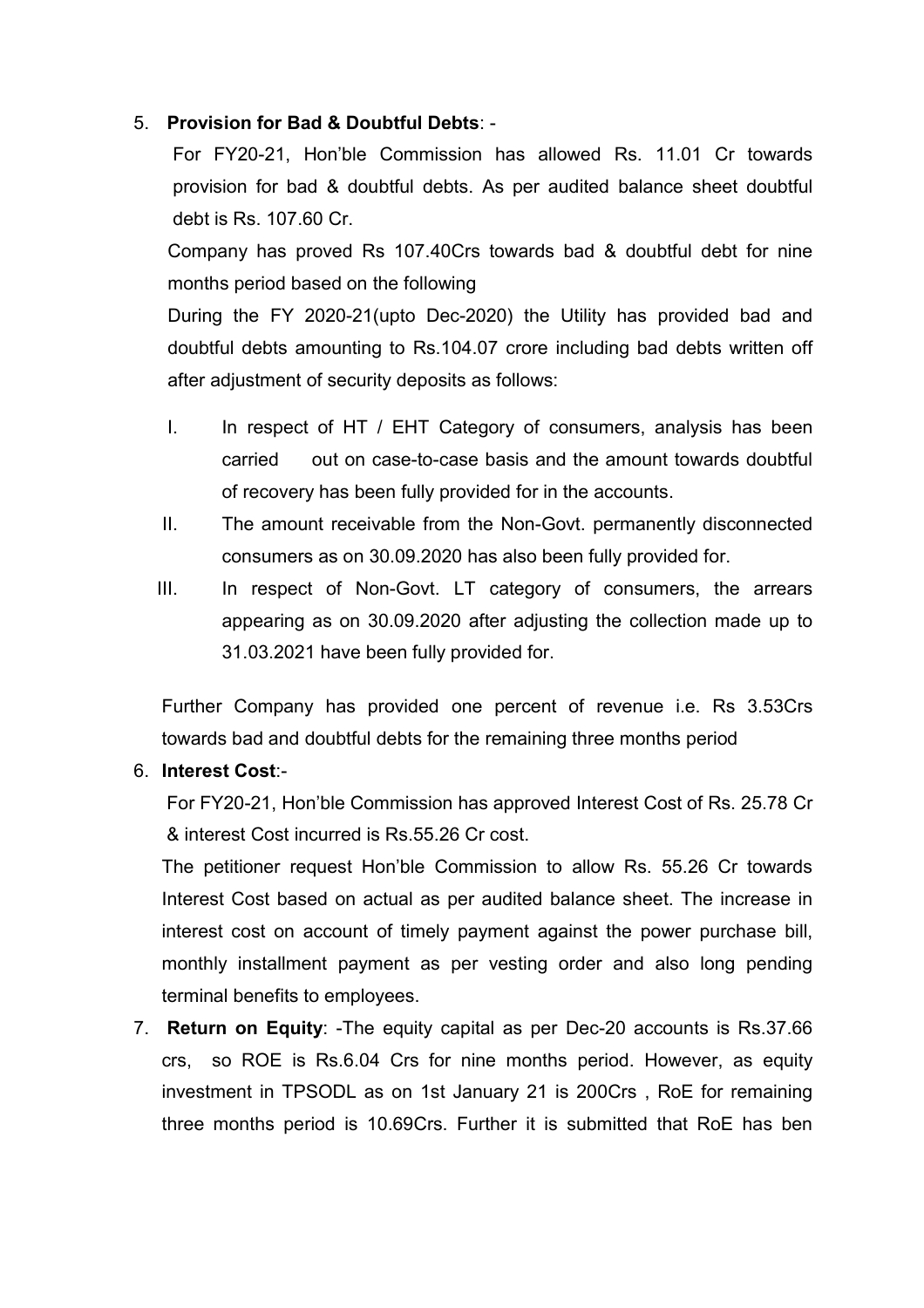grossed up with Corporate Tax Rate @25.17%. . So total ROE of Rs.16.73 Crs have been taken for truing up purposes.

The Petitioner request Hon'ble Commission to allow Rs. 16.73 Cr towards RoE.

## 8. **Miscellaneous Receipt**: -

For FY20-21, Hon'ble Commission has approved Miscellaneous Receipt of Rs. 39.77 Cr audited misc receipt is Rs.57.60

The petitioner request Hon'ble Commission to approve Rs. 57.60 Cr towards Miscellaneous Receipt based on actual as per audited balance sheet.

 On the basis of above the summary of truing up table for FY 20-21 is appended below:-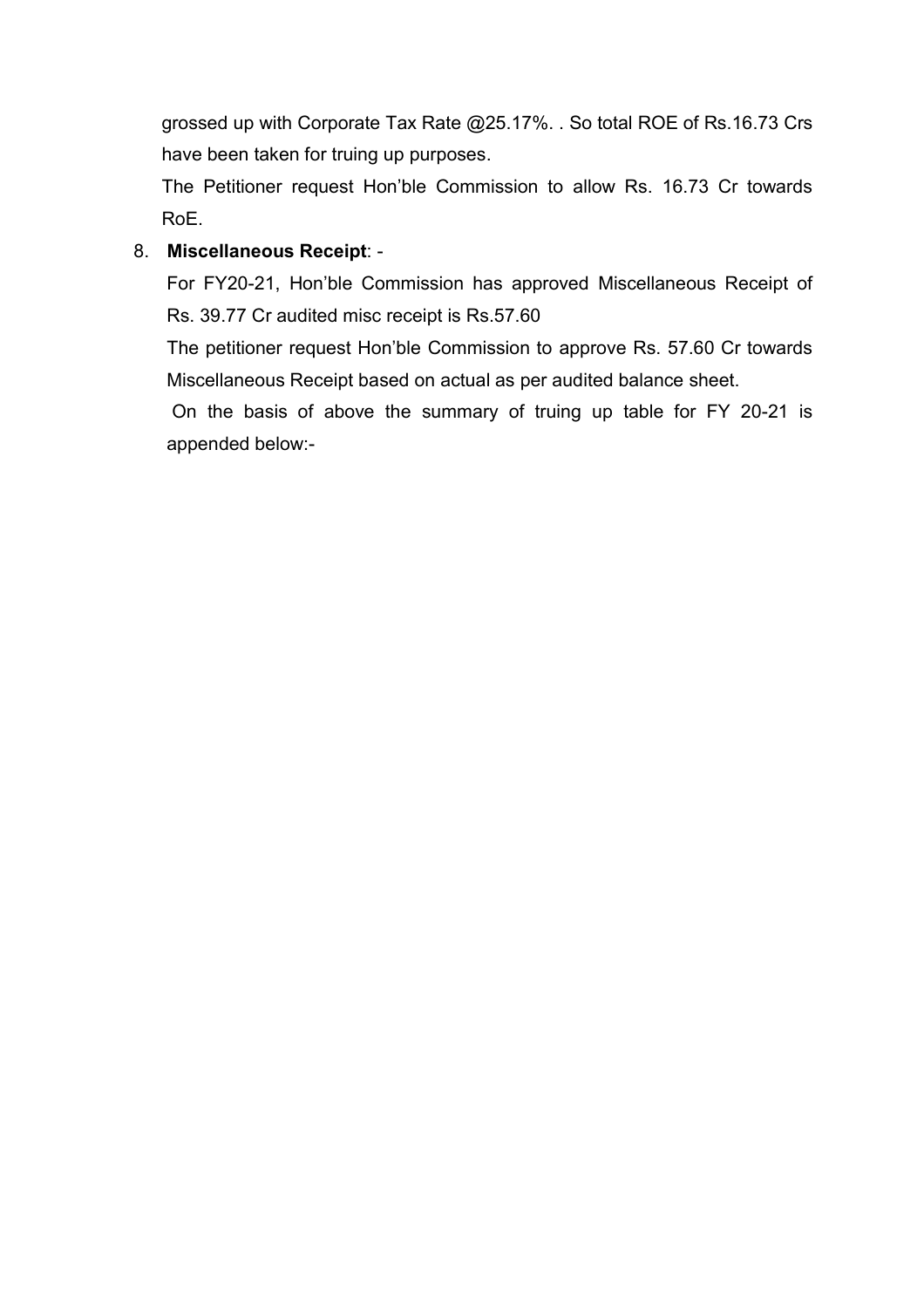# **Truing Up FY20-21**

| <b>Expenditure</b>                                                      | <b>OERC</b><br><b>Approved</b><br>FY20-21 | <b>Southco</b><br><b>Utility</b><br><b>Period</b><br>(Apr-20 to<br><b>Dec-20)</b><br><b>Audited</b> | <b>TPSODL</b><br>period<br>(Jan21-<br><b>Mar-21)</b><br><b>Audited</b> | <b>FY</b><br><b>Total</b><br>$20 - 21$<br>(Audited) |
|-------------------------------------------------------------------------|-------------------------------------------|-----------------------------------------------------------------------------------------------------|------------------------------------------------------------------------|-----------------------------------------------------|
|                                                                         | A                                         | B                                                                                                   | $\mathbf C$                                                            | $D=B+C$                                             |
| <b>Cost of Power Purchase</b>                                           | 776.39                                    | 519.95                                                                                              | 182.64                                                                 | 702.59                                              |
| <b>Transmission Cost</b>                                                | 101.25                                    | 67.88                                                                                               | 22.76                                                                  | 90.64                                               |
| <b>SLDC Cost</b>                                                        | 0.62                                      | 0.46                                                                                                | 0.15                                                                   | 0.61                                                |
| <b>Total Power Purchase, Transmission</b><br>& SLDC Cost(A)             | 878.26                                    | 588.29                                                                                              | 205.56                                                                 | 793.84                                              |
| <b>Employee Cost</b>                                                    | 370.88                                    | 254.05                                                                                              | 120.60                                                                 | 374.65                                              |
| Repair & Maintenance                                                    | 45.96                                     | 4.92                                                                                                | 1.47                                                                   | 6.39                                                |
| <b>Administrative and General Expenses</b>                              | 35.49                                     | 47.86                                                                                               | 15.42                                                                  | 63.28                                               |
| Provision for Bad & Doubtful Debts                                      | 11.01                                     | 104.07                                                                                              | 3.53                                                                   | 107.60                                              |
| Depreciation                                                            | 29.03                                     | 10.65                                                                                               | 6.91                                                                   | 17.56                                               |
| Interest Chargeable to Revenue                                          |                                           | 46.28                                                                                               | 8.98                                                                   | 55.26                                               |
| including Interest on S.D                                               | 25.48                                     |                                                                                                     |                                                                        |                                                     |
| <b>Operation &amp; Maintenance</b><br>Total<br>and<br><b>Other Cost</b> | 517.85                                    | 467.83                                                                                              | 156.91                                                                 | 624.74                                              |
| Return on Equity                                                        | 6.03                                      | 6.04                                                                                                | 10.69                                                                  | 16.73                                               |
| <b>Total Distribution Cost</b>                                          | 523.88                                    | 473.87                                                                                              | 167.60                                                                 | 641.47                                              |
| Less: Miscellaneous Receipt                                             | 39.77                                     | 40.43                                                                                               | 17.17                                                                  | 57.60                                               |
| <b>Net Distribution Cost (B)</b>                                        | 484.11                                    | 433.44                                                                                              | 150.43                                                                 | 583.87                                              |
| <b>Total Special Appropriation (C)</b>                                  |                                           | 2.10                                                                                                | 0.00                                                                   | 2.10                                                |
| Total Revenue Requirement (A+B+C)                                       | 1362.37                                   | 1022.30                                                                                             | 355.99                                                                 | 1379.81                                             |
| <b>Expected Revenue (Full year</b>                                      | 1372.94                                   | 956.86                                                                                              | 355.38                                                                 | 1312.24                                             |
| considering tariff revision from 01.10.2020                             |                                           |                                                                                                     |                                                                        |                                                     |
| Revenue GAP (+/-)                                                       | 10.57                                     | $-65.44$                                                                                            | $-0.61$                                                                | $-67.57$                                            |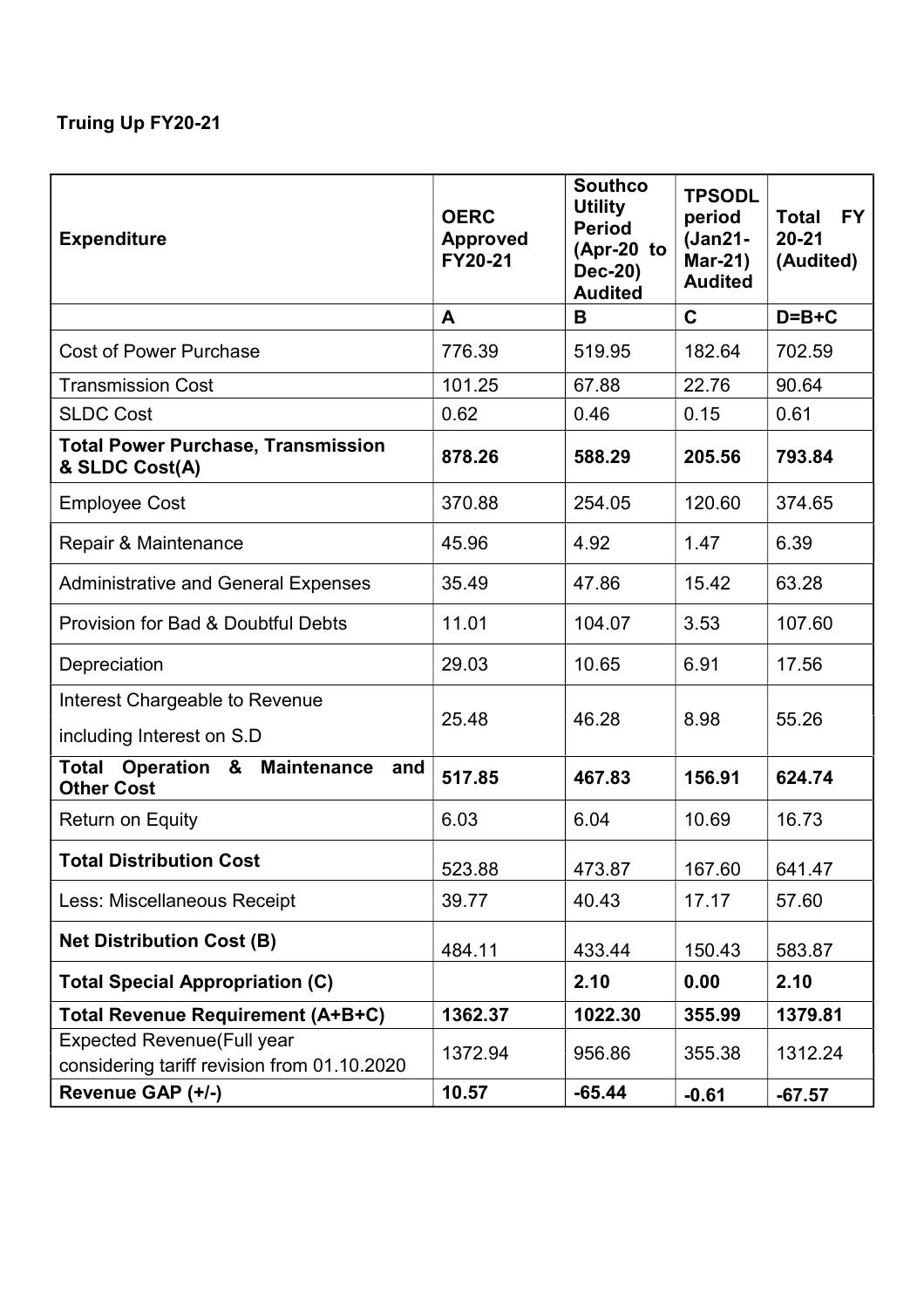# **Prayer**

- 1. That the true up petition may kindly be taken into record
- 2. The licensee submits before Hon'ble Commission to kindly approve the above GAP of (-) Rs.67.57 Crs for the year FY 20-21& for TPSODL Rs. (-) 0.61 Crs.
- 3. That the licensee craves leave for submission of additional submission in this regard

Place:

Date: Applicant Through authorized representative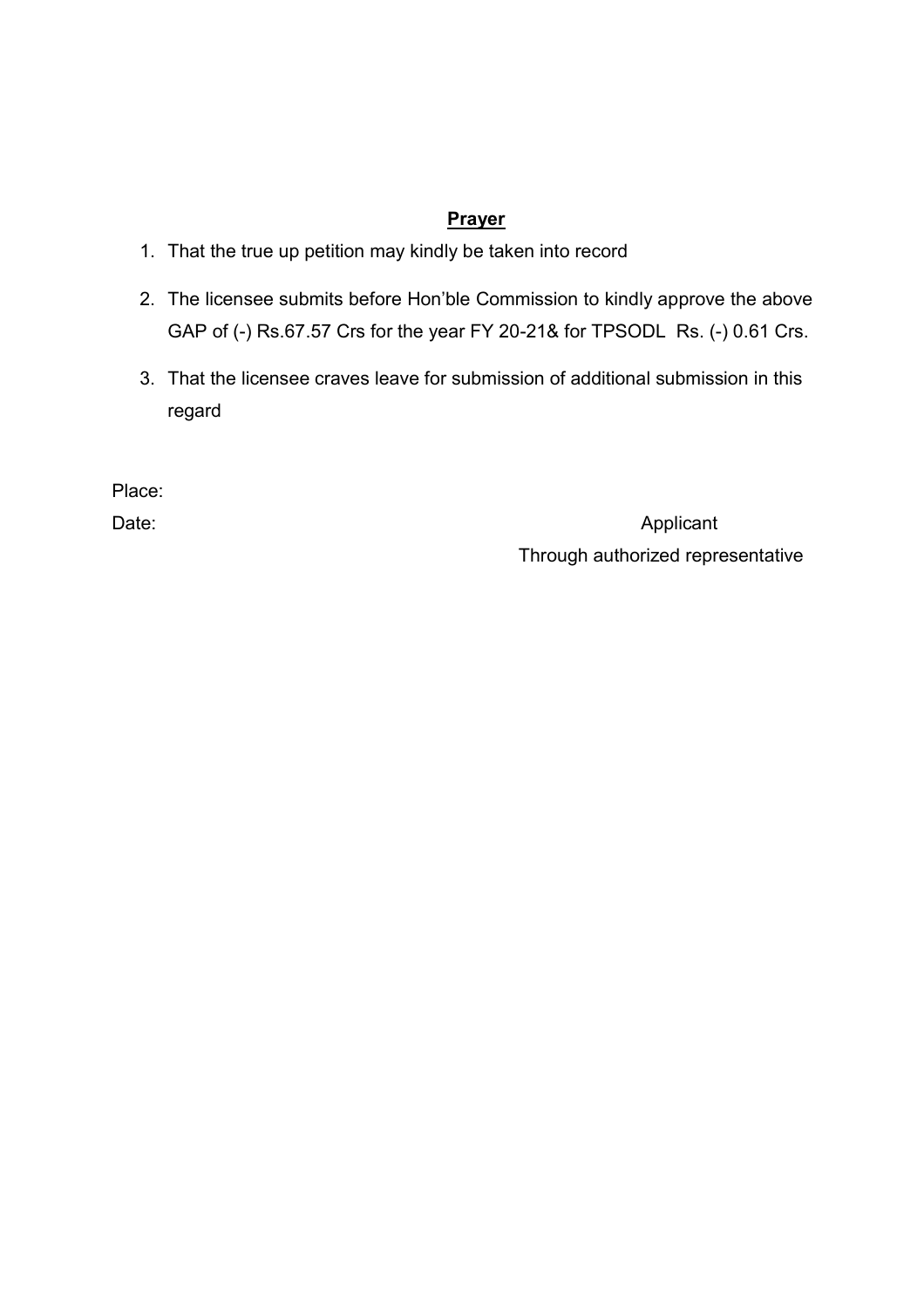## **BEFORE THE HON'BLE ODISHA ELECTRICITY REGULATORY COMMISSION BIDYUT NIYAMAK BHAWAN PLOT NO.4, CHUNOKOLI, SHAILASHREE VIHAR, CHANDRASEKHARPUR, BHUBANESWAR-751023**

**Case no. of 2021** 

**In the matter of: Application of TPSODL for approval of Truing up for the period of FY20-21 Sections 62 & 86 of the Electricity Act, 2003 read with relevant provisions of OERC (Terms and Conditions for determination of Wheeling and Retail Supply Tariff) Regulations, 2014 and other related matters** 

### *AND* AND

| In the matter of:          |                       |
|----------------------------|-----------------------|
| M/s. TPSODL                | <br><b>Applicant</b>  |
| <b>VRS</b>                 |                       |
| <b>GRIDCO &amp; Others</b> | <br><b>Respondent</b> |
|                            |                       |

## **AFFIDAVIT**

I Bijay Kumar Mohanty, aged about 52 years, S/o. Late Govind Chandra Mohanty working as the Chief Financial Officer do hereby solemnly affirm and state as follows: -

That, I am the authorized representative of TPSODL, the applicant in the instant case and competent to swear this affidavit for and on behalf of the licensee.

- 1. That, I have gone through the contentions in this application and understood the contents thereof.
- 2. That, the facts stated in the reply are true to the best of my knowledge and belief.

DEPONENT